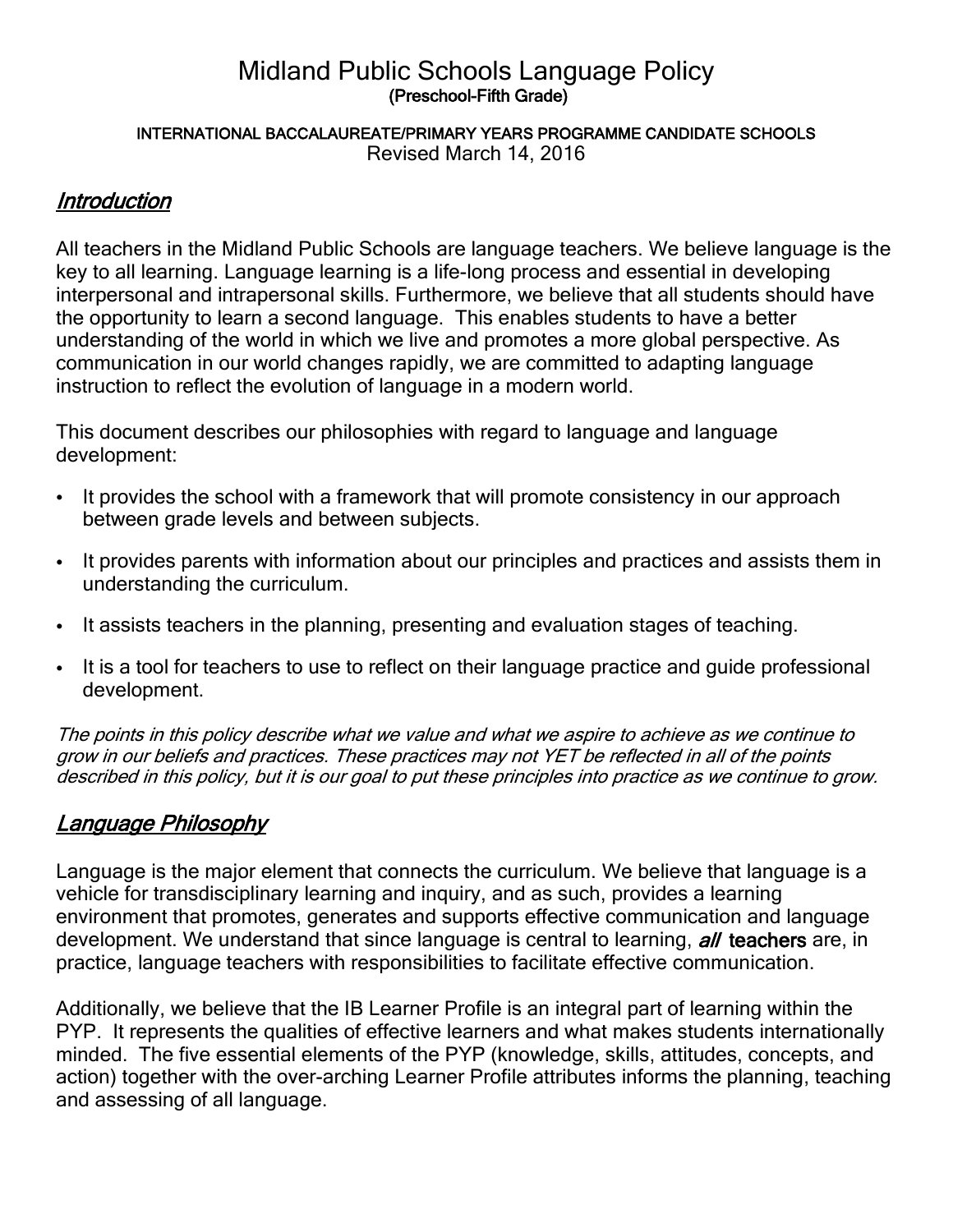Language learning extends beyond the classroom and has close connections to the school library. The library has been organized in a way that labels books which highlight specific Learner Profile attributes. Media paraprofessionals highlight these attributes monthly to support the language development in the classrooms. The teacher plans collaboratively with other classroom teachers and single-subject teachers.

### Language of Instruction

English is the primary language of instruction in the Midland Public Schools. All core curricula and instructional resources, including Units of Inquiry and the Programme of Inquiry, are written and presented in English. Through a variety of teaching methodologies that focus on inquiry teaching and collaboration, all areas of language arts instruction are addressed. Students are engaged in a wide variety of learning experiences in which they are actively involved in listening, speaking, reading and writing. Language is embedded in the curriculum and language learning is meaningful and relevant.

The focus of language is its application across the subject areas and throughout the transdisciplinary Programme of Inquiry (POI). The Programme of Inquiry provides an authentic context for learners to develop and use language. Wherever possible, language is taught through the relevant, authentic context of the Units of Inquiry. Language is used as a tool to construct meaning and develop an understanding of the world.

Language is essential to the development of social, emotional and cognitive skills. Language is used in multiple ways within a variety of contexts and for varied audiences. It has certain conventions that are essential, yet allow individuals to express themselves creatively.

The PYP classroom is also connected to the broader world through technology. Students research and communicate through printed media as well as through electronic networks in order to access information, communicate globally, and locate multimedia resources.

Language development allows students to acquire and apply a set of skills and attitudes as well as gain an understanding of the use of language. Language consists of strands (oral language, visual language and written language) which operate interactively. Each of these strands addresses both expressive and receptive aspects of language acquisition. The acknowledgement of both the expressive and receptive aspects ensures that teachers will be aware of the need to provide a balanced language program. In the Language Scope and Sequence (*Making the PYP Happen*, 2009), the strands of oral, visual and written language have been described separately and are represented by four continuums: listening and speaking; viewing and presenting; reading; and writing.

Language skills can be further developed by challenging each student's level of understanding and providing models of effective communication on an ongoing basis. There are different developmental stages as well as learning styles that need to be taken into account when learning a language. Individual students will progress through these stages at their own pace. Developing confidence as a communicator is critical in all students' language development.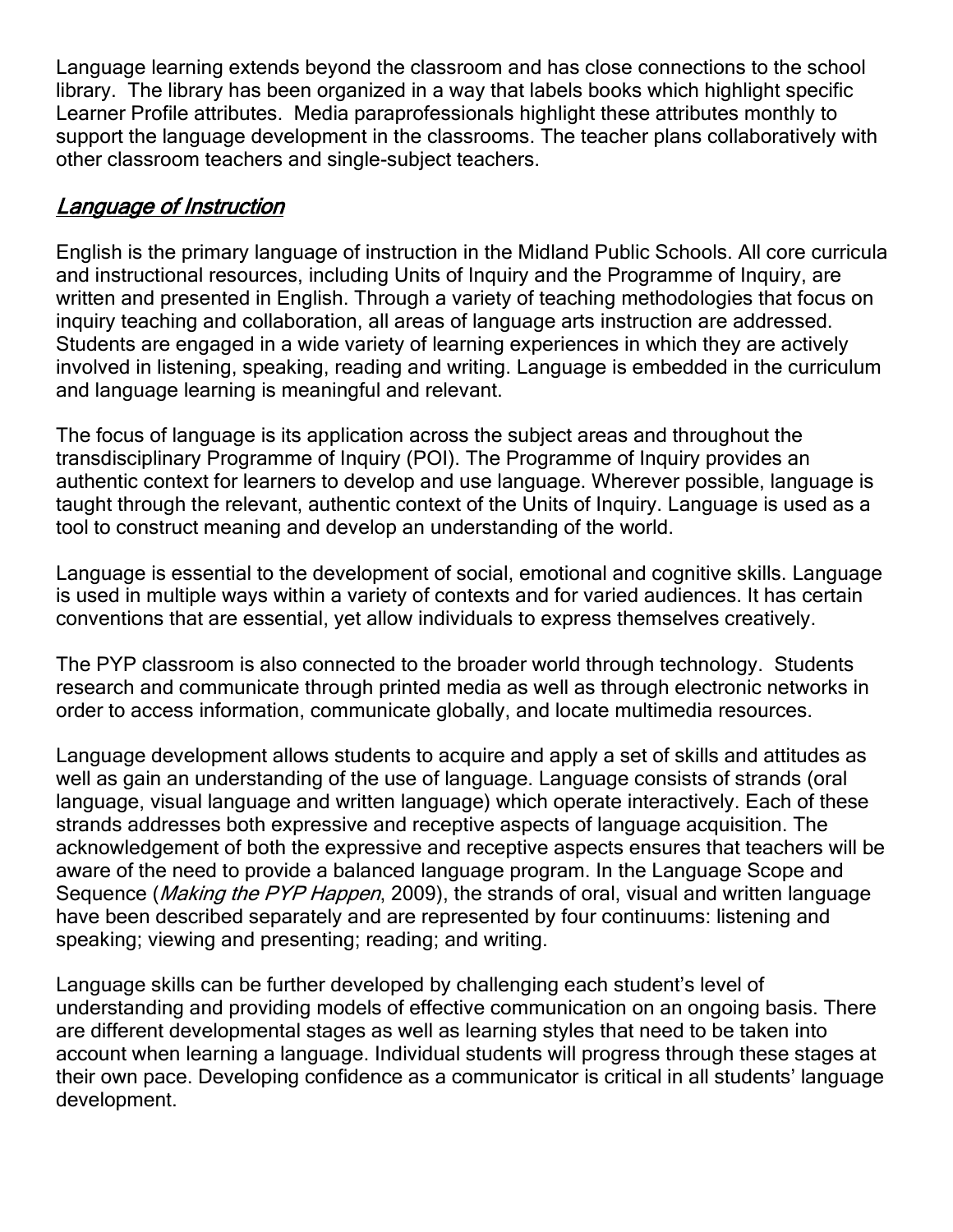The Midland Public Schools' Scope and Sequence documents (based on both Michigan's Academic State Standards as well as the Primary Years Programme's Language Scope and Sequence documents) identify the key expectations considered essential in language learning. Individual grade level handbooks as well as the Scope and Sequence documents found in *Making the PYP Happen* are the documents that guide our expectations and work with students.

## Principles and Practices of Teaching Language

We believe that students become good communicators when:

- students are engaged in a wide variety of activities in which they actively listen, speak, read and write.
- the language curriculum is embedded in the district curriculum and language activities are meaningful and relevant.
- the teaching of elements of language such as text structure, grammar, spelling and vocabulary are taught as much as possible within the context of the Units of Inquiry and have relevance within that context.
- The learning environment is positive, supportive and encourages verbal expression.
- students are involved in assessing their work and receive continuous feedback from both adults and peers.
- mother tongue development is valued and supported.
- students and teachers view language as a system with patterns and structures that operate as tools for communication in different settings and situations.
- differences in the developmental stages and learning styles of students are acknowledged and utilized when planning curriculum and instruction.
- . the teacher models effective oral and written communication strategies.

# Spanish Instruction/Language B

Midland Public Schools incorporates Spanish as Language B. Students in kindergarten through fifth grade receive instruction in Spanish twice weekly for thirty minutes. Student instruction is provided by certified Specialist teachers who specialize in the area of Spanish. The purpose of this instruction is to immerse students in the language and expose them to the unique perspectives and practices provided by learning a second or other language.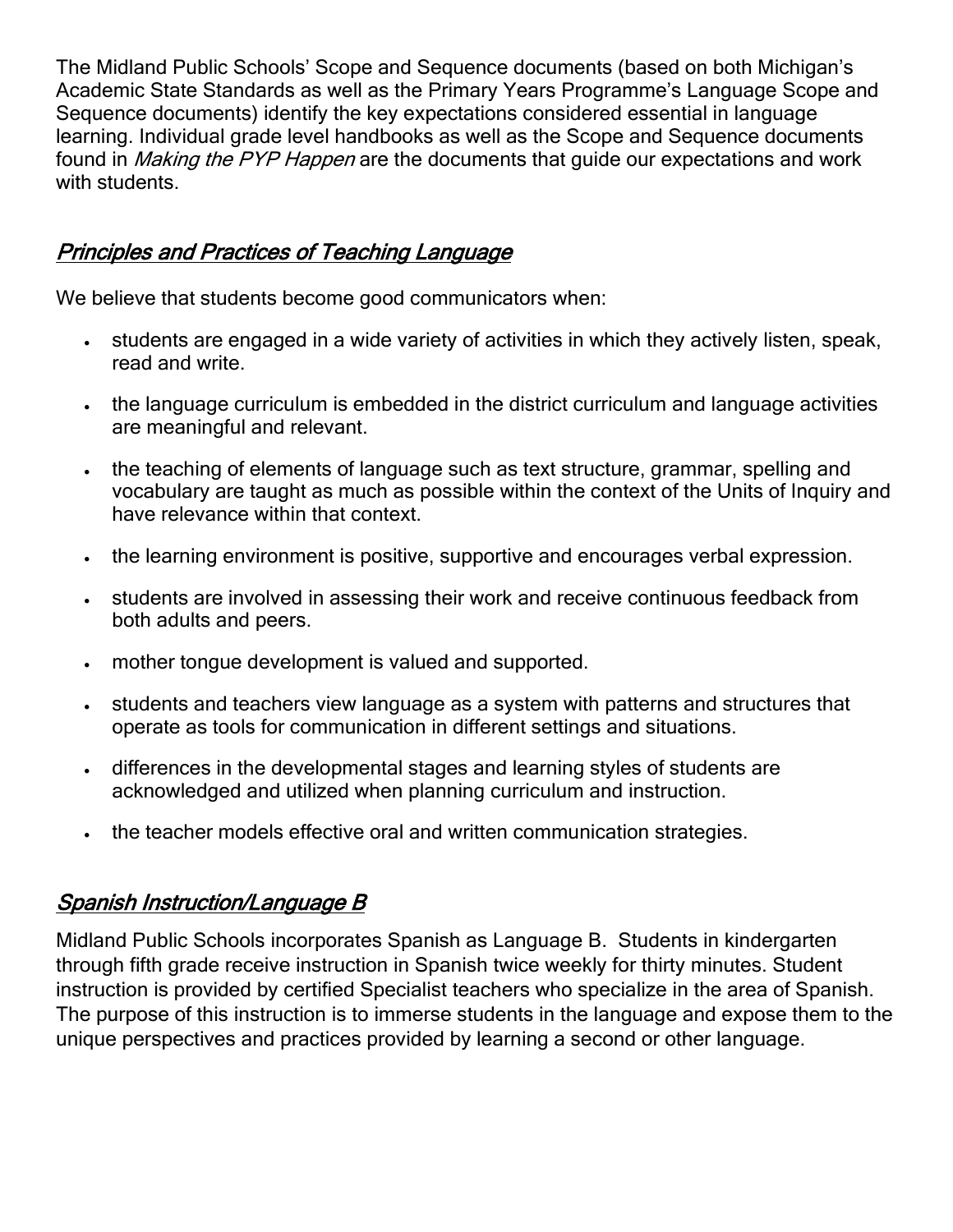Students learn the target language through a variety of activities and methods. The 5 C's of World Readiness Standards for Learning Languages (Communication, Culture, Connections, Comparisons and Communities) are incorporated as well as the language strands of oral, visual and written communication. The language components of listening, speaking, presenting, reading, writing, and viewing across all grade levels are an important part of instructional experiences in Spanish.

### Other Components

- Classrooms support Spanish language learning through conversations and connections as appropriate.
- When applicable, attempts are made to incorporate meaningful Spanish connections to the Units of Inquiry.
- The Spanish-speaking world is explored through study and conversation that may include both the customs and geography of those regions.
- Technology is incorporated to enhance and expand learning when applicable.
- A variety of teaching resources including audio, video, authentic texts, and realia are used when applicable in the instruction of Spanish.
- Student work may be displayed.
- School "common areas" are labeled in Spanish. Labeling objects within the classroom in Spanish is a continuing and growing practice as is the incorporation of Spanish within the daily school-wide announcements.
- When possible, students and their families are provided opportunities to connect with the larger Hispanic community through interactions and events. Some examples may be, but not limited to: conversations with visiting native speakers, classroom volunteers and participation in the fifth grade Fiesta Hispana - a celebration recognizing the connections in our community.
- Professional development and collaborative time is provided on a regular basis for the elementary World Language staff under the supervision of the district Auxiliary Education Specialist and the Teacher Leader.
- Resources and teaching materials are continually evaluated, updated and expanded.
- Common assessments are given at the second and fifth grade levels. Second grade is interpretive in format while fifth grade is interpersonal and oral in format.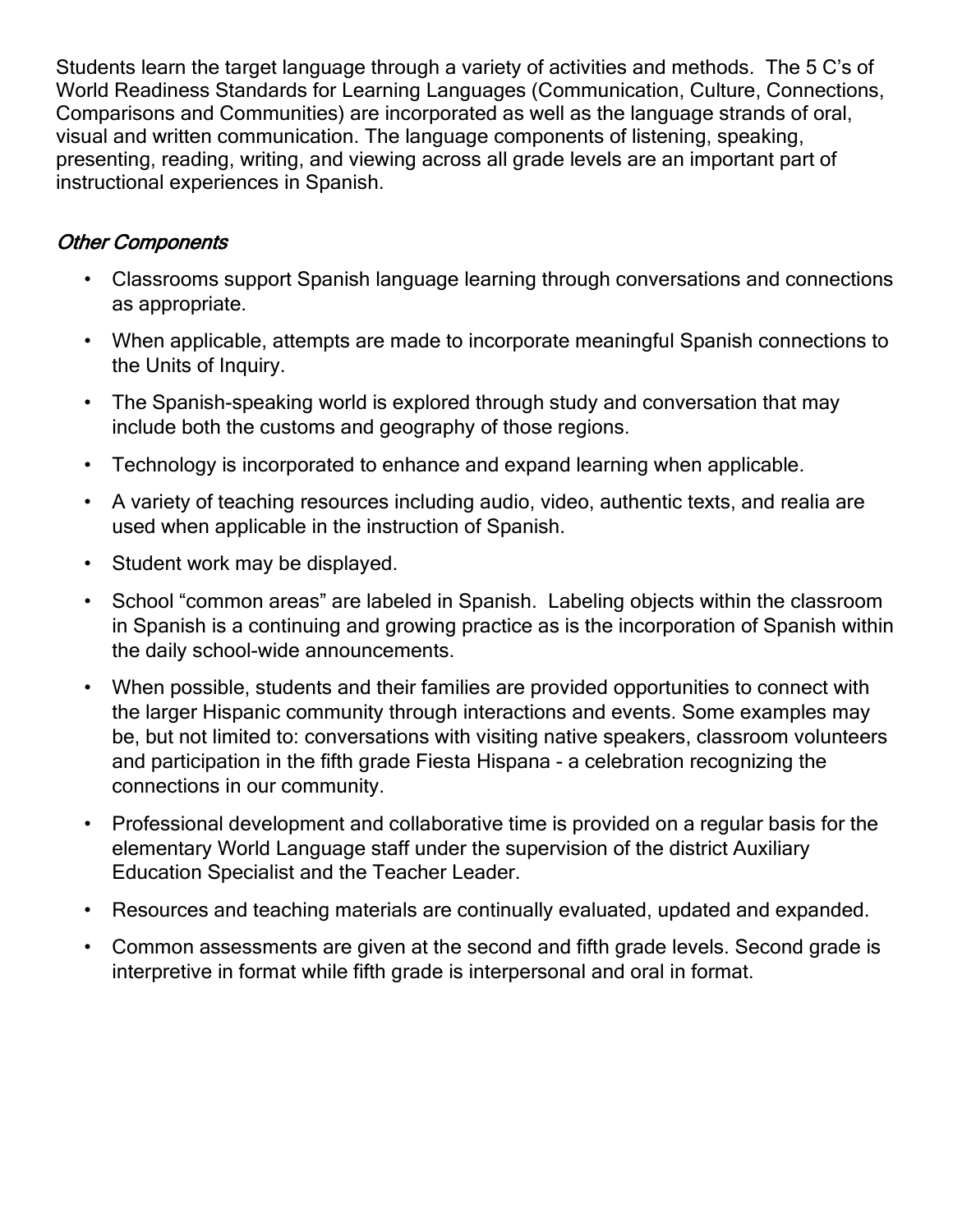### Mother Tongue Support

We encourage parents and students to continue to communicate in their mother tongue whenever possible. We believe that the continued development of the mother tonque language is crucial for cognitive development and in maintaining cultural identity. It enables our school community to develop intercultural awareness and understanding, and enables students to maintain esteem for the language, literature and culture of their home country.

We strive to support the diverse population within the Midland Public Schools by nurturing our relationship with the relocation services offered by the Dow Chemical Company. As students with differing languages and cultures enter our schools, appropriate resources may be purchased and provided for use by students and teachers. Additionally, a variety of resources, in mother tongue languages, will continue to be purchased through our annual library and PYP budgets. Consideration will be given to honor new families by presenting a book to be housed in the school library in the family's mother tongue.

We encourage parents to use their mother tongue outside of school as a way to maintain their child's connection to their culture. When possible and desired, a family may be provided with a partner family to both aid in the transition to our community and provide opportunities to continue to use the mother tongue.

Additionally, parents are invited into the classroom and to school events whenever possible to share their language and culture. Staff members continue to create connections with families in order to foster positive relationships that create a connection to a student's first language. Students may be encouraged to be language "experts" in their mother tongue as we are committed to creating a school environment that supports all students in their language development.

### English Language Learners:

Midland Public Schools is committed to supporting ELLs (English Language Learners) in many ways. Students are assessed when they enter the district using a formal assessment tool, WIDA-ACCESS (W-APT), which looks at four language domains. Students who score as "non-proficient" are assigned a tutor for one to two hours of one-on-one assistance per week. Students are assessed annually using WIDA-ACCESS to monitor progress and plan instructional next steps for support and instruction.

Beyond this targeted instruction, we continue to provide experiences and support within the classroom to build relationships with families. Students are frequently partnered with a student within their classroom to provide support and assistance. Assignments/learning experiences will be adapted as needed to ensure students are able to participate and be engaged in daily classroom activities. Classrooms may include labels in both English and the mother tongue of the student. In addition, tools may be created to support effective classroom communication, which may include technology that translates or word rings that consist of common phrases.